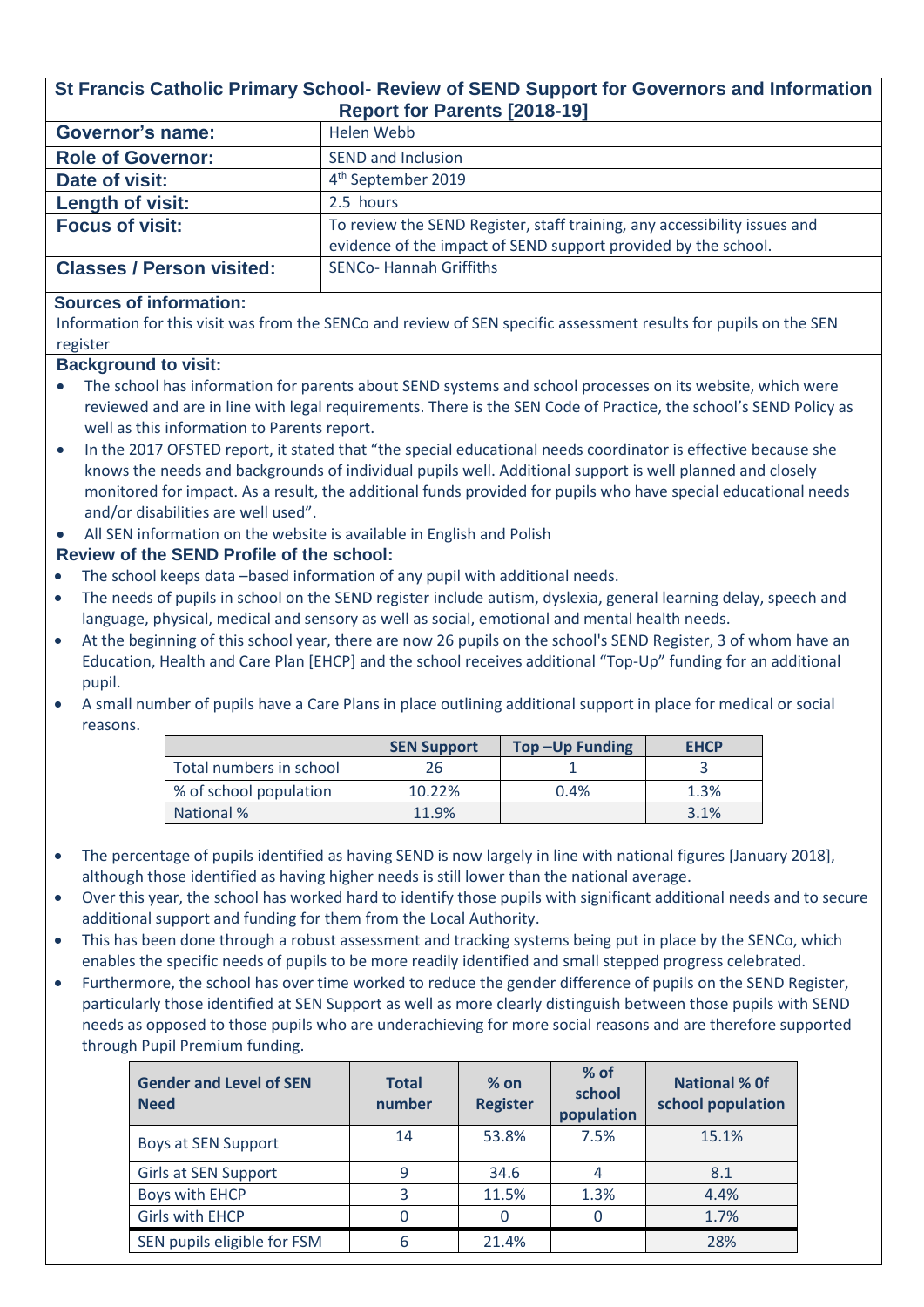#### **Exclusions:**

- During 2018-19 no pupil with SEND was permanently excluded, but a very small number of pupils have had repeated fixed exclusions.
- The school has a nurturing approach to its pupils and has put in place significant adjustments to the curriculum and learning environment for those few pupils who have had a high level of SEMH needs including quiet spaces to work in and a high level of additional support.

## **Use of SEND Funding:**

**The total SEN budget for the school was £17, 514** . Discussions with the Head Teacher showed that the school used this budget for additional and different support to that normally provided. One of the major ways that the school showed commitment to trying to develop further the support offered to SEND pupils was that for this academic year the SENCo had a non- class teaching role, in order to enable her to do individual work with pupils and staff. The specific SEND budget was used for the following:

|                           | Additional Staffing: £3, 250.4 (KH intervention support) |
|---------------------------|----------------------------------------------------------|
|                           | £3,320 (LF intervention support)                         |
|                           | £8, 338.40 (time for SENDCO role)                        |
| <b>External Services:</b> | $£1660$ - EP costs                                       |
| <b>Staff Training:</b>    | Word Aware Training: £150                                |
|                           | <b>SALT Selective Mutism Training: £150</b>              |
|                           | Resilience Training: SENDCO X 6 days: £690               |
|                           | DHT x 2 days: £288                                       |

**Parent Engagement Work:** Resilience Launch Event: £150

**Progress and achievement of SEND pupils in the past academic year:**

- The leadership of the school expects that all pupils in school are support in the first instance by high quality teaching, where the teacher is aware of pupils' individual needs and making adjustments so that pupils can access the curriculum. In addition, the SENCo plans for pupils, in Years 2-5, on the SEND register to have additional targeted support, using evidence based interventions, such as: AccelerRead, AccelerWrite, Better Reading and Writing Partnership, speech and language programme, Inference Training for developing comprehension skills as well as Precision Teach approaches for key words.
- All pupils on the SEND register in Year 1, this year, managed to achieve expected levels on their Phonic assessment and 3/ 5 pupils [60%] did so by the end of Year 2. The 2 pupils who did not achieve their Phonic assessment and are now in Year 3 are to have additional Phonic support through an evidenced based intervention and through a Precision Teaching programme led by the class teacher.
- While pupils on the SEND register are working below age related expectations in their specific areas of need, **all** pupils on the SEND register, across the school, made expected progress [6+ steps]. The average progress in Reading was 6.4 steps The average progress in Writing was 5.9 steps The average progress in Maths was 6 steps
- As can be seen, pupils with identified SEND in the school are making expected progress, but there is still evidence of an attainment gap between those on the SEN Register and non- SEN pupils. This attainment gap is one the school needs to also address.
- A review of the impact of targeted support, given through evidenced based interventions, for identified pupils, was completed through analysis of the SEND specific tracking data by the SENCo
- Pupil progress was varied, but further analysis by the SENCo showed that where outcomes for pupils receiving additional targeted support was weaker this was due to 3 main factors:
	- $\triangleright$  Where the quality of in-class teaching had been patchy for a variety of reasons
	- $\triangleright$  Where there was TAs who felt less confident about leading targeted interventions, despite being given the training
	- $\triangleright$  Where intervention had not been consistently given